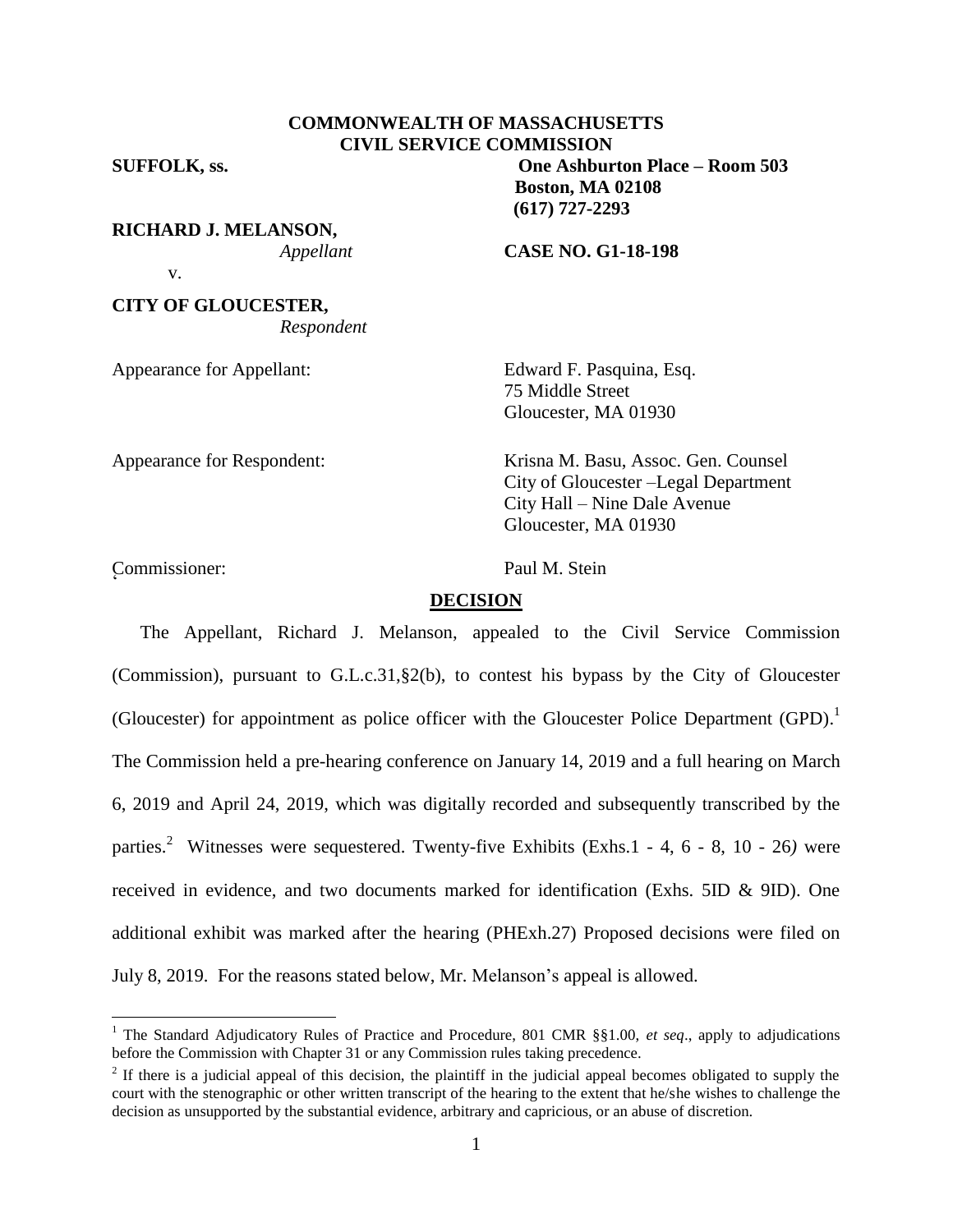#### **FINDINGS OF FACT**

Based on the Exhibits entered into evidence and the testimony of the following witnesses:

*Called by the Appointing Authority*:

- GPD Lieutenant Michael A. Williams, Jr.
- GPD Lieutenant David Quinn
- **GPD Detective Steven Mizzoni**

*Called by the Appellant:*

- Richard J. Melanson, Appellant
- Richard A. Melanson (Appellant's father)

and taking administrative notice of all matters filed in the case, pertinent law and reasonable inferences from the credible evidence, a preponderance of evidence establishes these facts:

1. The Appellant, Richard J. Melanson, is a life-long Gloucester resident. He graduated from Gloucester High School (2004), received a Bachelor of Science Degree in Sport & Movement Science (Fitness/Wellness) from Salem State College (2010) and received an Associate's Degree in Criminal Justice from Endicott College (2016). (*Exhs.1, 6, 10, & 14 through 16; Tr.157 [Appellant]*)

2. In June 2007, Mr. Melanson was returning home when he noticed that a neighbor's house was on fire. He called 911, roused his sleeping neighbor, and kept the flames under control with a garden hose until the Gloucester Fire Department arrived on scene. His valor was reported in the local paper; he was called a "hero" (by his neighbor) who "saved the home" (according to the Fire Chief). As a result of his actions, Mr. Melanson, then 21, was awarded a Certificate of Bravery and a \$1,000 award for his "brave rescue" by the Massachusetts Humane Society. This incident prompted him to consider a career in fire service but, eventually, decided that working on the "front lines" as a police officer was his preferred choice. (*Exh.23; Tr.197-198 [Appellant]). See also, "Gloucester Man praised for saving family, house from fire", Gloucester Times, June 4, 2007.*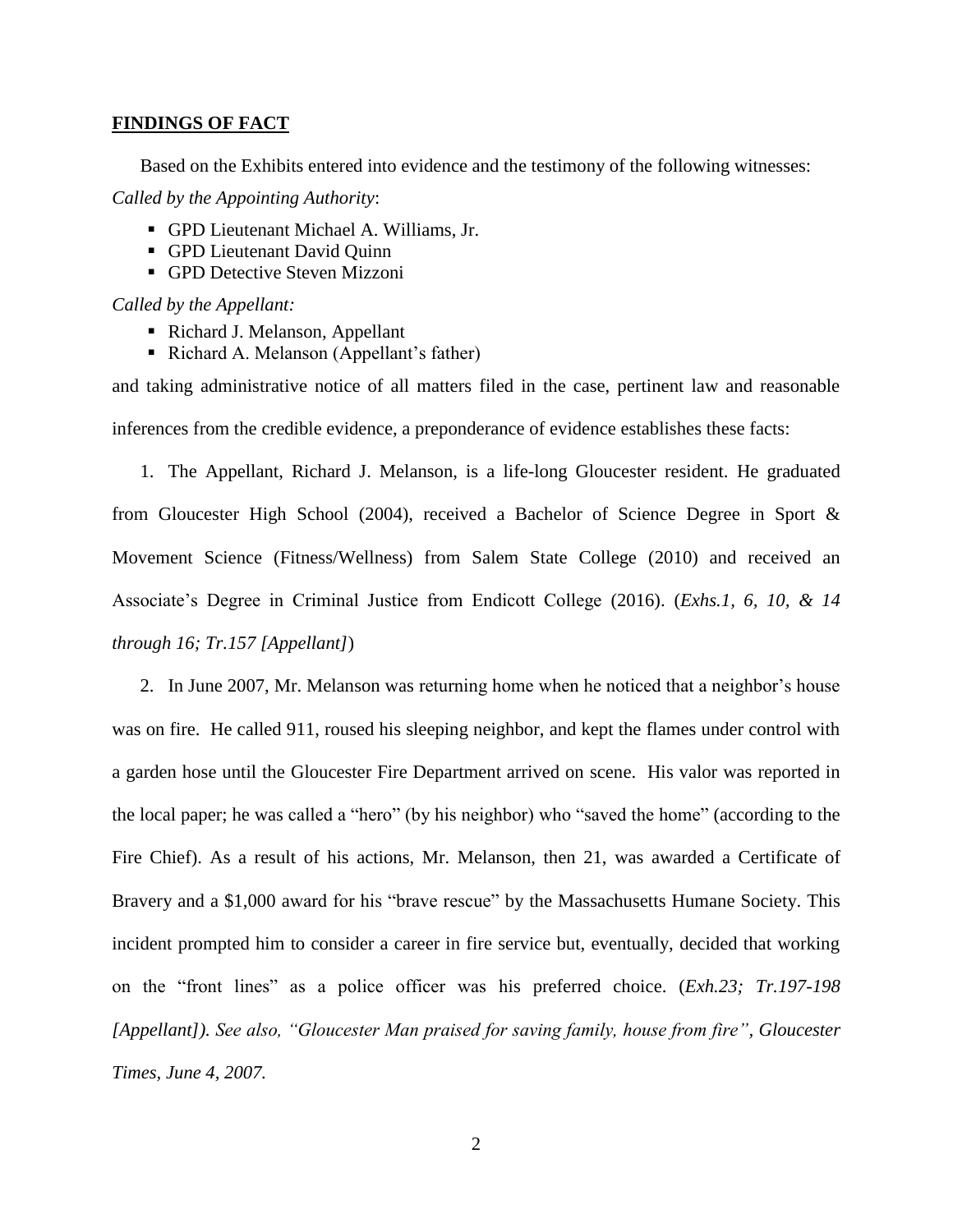3. Since 2013, Mr. Melanson has been employed with the Endicott College Public Safety Department as a full-time sworn police officer for Endicott College. He is fully armed on duty and serves as the first responder to any calls that come into the police station. (*Exhs.1,6 & 10; PHExh.27; Tr.157-158 [Appellant]*)

4. Mr. Melanson is licensed by the Commonwealth of Massachusetts as a Special State Police Officer and as a Deputy Sheriff by the Essex County Sheriff's Office. He holds a Class A (Large Capacity) License To Carry issued by the Gloucester Chief of Police. (*Exhs.1,6 10 & 24*)

5. Mr. Melanson completed the MLETA Reserve Police Academy in 2015. He also holds certificates as a Field Training Officer and serves as a Field Training Officer for the Endicott College Public Safety Department. He also holds certificates for completion of MPTC Firearms Training, Massachusetts State Police Firearm Safety, and Basic Police Mountain Bike Patrol. (*Exhs. 17 thorough 22; PHExh.27*)

6. In 2015, Mr. Melanson applied for a position as a police officer with the Gloucester Police Department. After submitting his Application Packet, he was called in to the GPD and advised to withdraw his application, which he did in early 2016. (*Exhs. 1 & PHExh27; Tr.25-29 [Williams]; Tr.174-176 [Appellant]*)

7. At the Commission hearing, the GPD officers who handled Mr. Melanson's 2015 background investigation testified that they performed a "complete" investigation at that time, which, typically, included a criminal history and driving record check and interviews with professional and personal references. None of those records, however, were produced at the Commission hearing. The officers made no "findings" and prepared no written background investigation report. Save for phone interviews with one of Mr. Melanson's former girlfriends (Ms. A) and another male acquaintance of hers, and speaking with one of the two GPD officers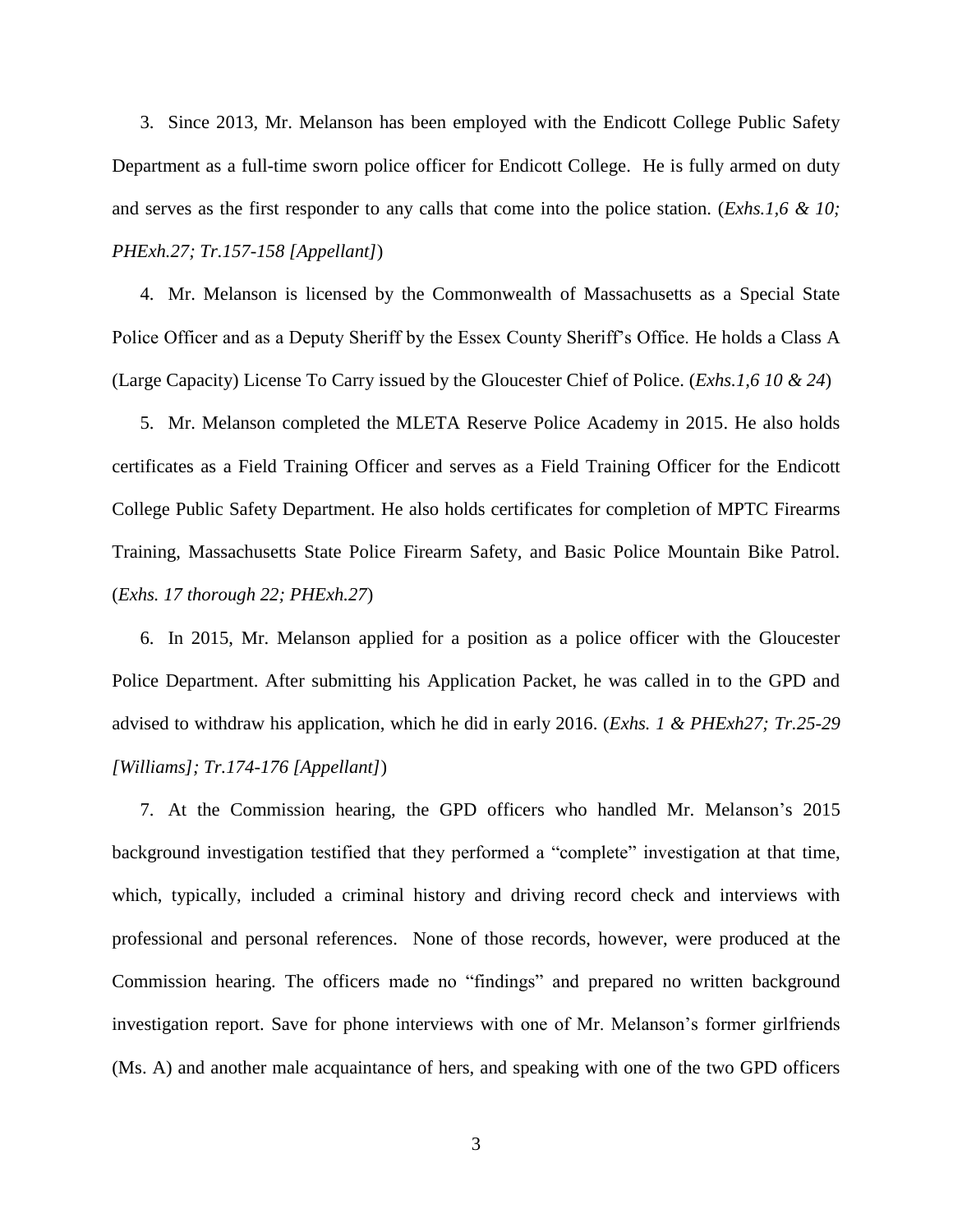about a traffic stop of Mr. Melanson approximately thirteen years ago,  $3$  the background investigators had no specific recollection of conducting any other interviews as part of their 2015-2016 investigation. (*Tr.25-28,50-60 [Williams]; Tr.115-129 [Mizzoni]*)

8. Mr. Melanson took and passed the next civil service examination and his name appeared on Certification #05683 requisitioned by the GPD for appointment of up to 6 full-time permanent police officers, issued by the Massachusetts Human Resources Division (HRD) on or about July 18, 2018. Mr. Melanson was ranked in fifth place on the certification. Eventually, the GPD appointed four candidates, effective 10/18/2018, all ranked below Mr. Melanson. (*Exhs.2 & 3*)

9. Mr. Melanson signed Certification #05683 willing to accept appointment and, on or about July 30, 2018, submitted a new application form to the GPD. (*Exhs. 1 & 2 tr.37-38 [Williams]*)

10. Upon receiving Mr. Melanson's 2018 application, Lt. Michael Williams, the GPD superior officer who handled new recruit background investigations, spoke with GPD Police Chief John McCarthy. Chief McCarthy informed Lt. Williams that further investigation of Mr. Melanson's application was not required as he again would be disqualified based on the results of the 2015 application process. As a result, Lt. Williams took no action to investigate Mr. Melanson's application in 2018. (*Tr. 30-31,43-47 [Williams]*)

11. By letter dated September 4, 2018, Gloucester HR Director Donna Leete informed Mr. Melanson that "you will be by-passed on certification #05683 and not offered employment with the City of Gloucester Police Department" for the following reasons:

"The background investigation revealed that you have had two restraining orders from former girlfriends, two assault charges, stalking allegations with threats, verbal confrontation with property damage, and a report as an unwanted guest. In addition, in December after being pulled over in Gloucester, MA for a speeding violation, you called the police officer a "dickhead" and continued to yell at the officer. In February 2011 you were pulled over in

 $\overline{a}$ 

<sup>&</sup>lt;sup>3</sup> The other responding officer was Sgt. John Bichao, now retired from the GPD, who later provided a recommendation for Mr. Melanson's appointment as a Special Police Officer. (*Exh. 13; Tr.50 [Mazzoni]; Tr.192 [Appellant]*)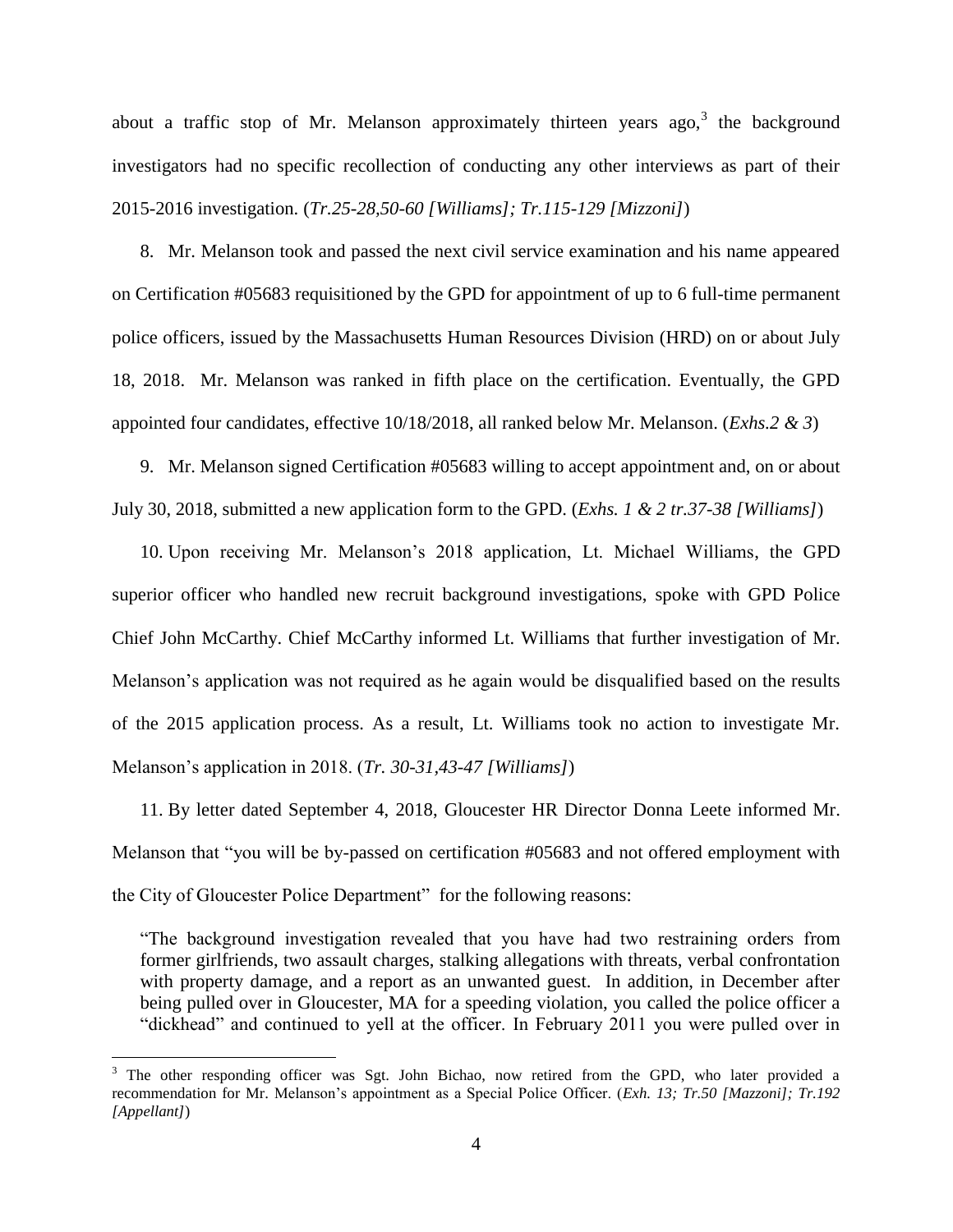Wenham, MA for a stop sign violation and told the police officer that you "did stop" and continued with aggressive conversation."

"Your conduct demonstrates a past history of control issues and is inappropriate behavior for a candidate for the Gloucester Police Department."

(*Exh. 4*)

 $\overline{a}$ 

## 12. This appeal duly ensued. (*Claim of Appeal*)

13. The evidence presented by the GPD at the Commission hearing in support of the bypass reasons stated in the September 4, 2018 letter to Mr. Melanson consisted of oral testimony from the two GPD officers who had conducted Mr. Melanson's 2015-2016 background investigation and "Affidavits" tied to the two restraining orders referenced in Mr. Melanson's application (one in 2001 and the second in 2006). Neither the restraining orders, nor any other civil or criminal court records, nor any police incident reports were specifically identified, let alone proffered in evidence. Neither GPD officer who testified at the Commission hearing possessed percipient knowledge of any of the incidents involved and provided only general recollections of the contents of documents which they could not be certain when they last reviewed. (*Exhs. 25 & 26; Tr.25-100 [Williams]; Tr.101-132 [Mizzoni]*) 4

14. The GPD's bypass letter appears to catalogue numerous incidents of civil or criminal misconduct, but several of the references overlap. The disclosures by Mr. Melanson, the only percipient witness to testify, in the 2015 and 2018 application packets, and his testimony at the Commission hearing, establish seven actual incidents, only one of which was criminal in nature.

• November 2001. Mr. Melanson, then a sophomore in high school (age 15), had a girlfriend (Ms. G.) who spoke with a guidance counselor and stated she was having

<sup>4</sup> Most of the GPD's assertions were not corroborated and many were contradicted by other credible evidence., i.e., Tr.32, 50, 54-55, 74-75 [Williams] (no evidence of "multiple license suspensions"; wrong "back-up officer in Gloucester traffic stop; no evidence that Mr. Melanson ever "pulled" a knife or gun or threatened to do so; Mr. Melanson's aunt, not Mr. Melanson, was the intoxicated person in the "unwanted guest" incident) and Tr.104-106, 109-111 [Mizzoni] (timing of incident with "Ms. A (11:30 pm not 4:00 am as she claimed and, false claim that Mr. Melanson had frequent "blackouts", implying he was habitually intoxicated)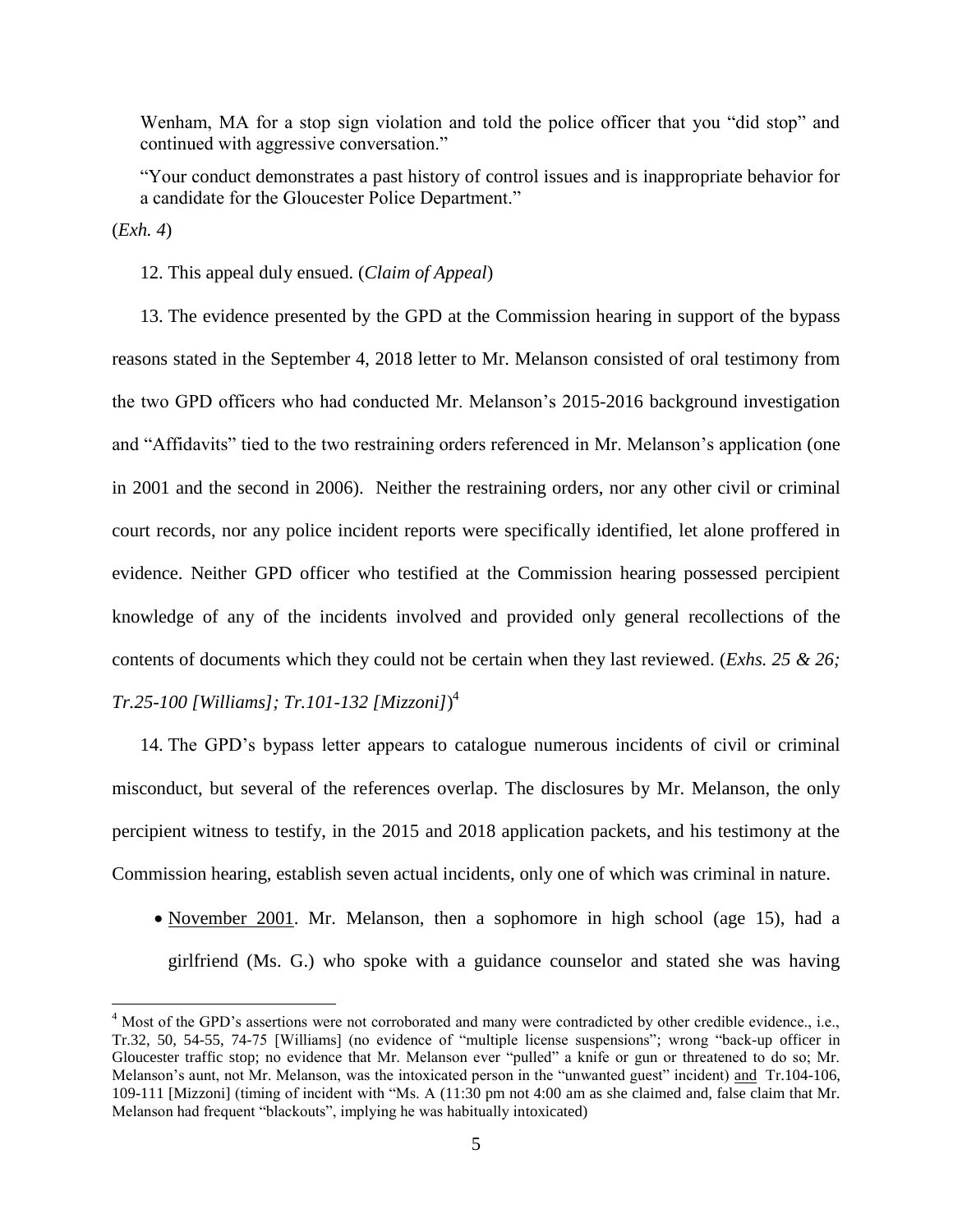"issues" with Mr. Melanson and "was beginning to see another boy." Mr. Melanson and Ms. G. were called to the principal's office, where he was asked to empty his pockets, producing his "wallet, breathe mints, keys and a fishing pocket knife". Ms. G.'s mother procured a 10-day 209A restraining order against Mr. Melanson, which was dismissed when Ms. G. failed to appear in court. Mr. Melanson was suspended from school for possession of a knife in school. A charge of A&B w/deadly weapon was continued without a finding and duly dismissed.<sup>5</sup> Ms. Melanson and Ms. G. parted ways and have not been in contact since high school. (*Exh.1 & PHExh.27; Tr.176-180 [Appellant]*)

- June 2006. Mr. Melanson (then age 19) was at a local church festival when he spotted Ms C whom he previously dated in an altercation with a male companion. He mistakenly (his word) tried to intervene. No criminal charges emanated from this incident but Ms. C.'s grandmother obtained a 209A restraining order which Mr. Melanson did not contest and remained in effect for one year and was not renewed. Ms. C lives in Gloucester and works as Head Teller at a Gloucester savings bank and has remained "close friends" with Mr. Melanson to this day. (*Exhs. 1 & PHExh.27; Tr. 180-182, 207 [Appellant]*) 6
- February 2005/December 2006. Mr. Melanson was stopped in Gloucester for speeding on two occasions. During one of the stops (the evidence did not indicate which one), Mr. Melanson said, referring to one of the responding officers: "I don't understand why he's being such a dick head." Mr. Melanson was issued a civil citation and appeared in court, not to contest it, but to apologize. The other responding officer, Sgt. Bricheo, was

 $\overline{a}$ 

 $<sup>5</sup>$  The only evidence of the 2001 case came from Mr. Melanson & his father. Neither the court record nor the CORI</sup> report of this juvenile offense was produced in evidence. Mr. Melanson acknowledged a CWOF in response to a question on the GPD application which asked: "Have you ever had a court case continued without a finding?. If Yes, complete the following [Arrest Date & Final Disposition –Dismissed, for which he listed the same date, 11/14/2001] (*Exhs. 1 & PHExh.27: Tr. 151-156 [R.A.Melanson])*

<sup>&</sup>lt;sup>6</sup> Ms. C. prepared a written statement to corroborate Mr. Melanson's version of the 2006 incident. I did not accept Ms. C's statement in evidence but I take note that it was marked for identification. (*Exh.9ID*)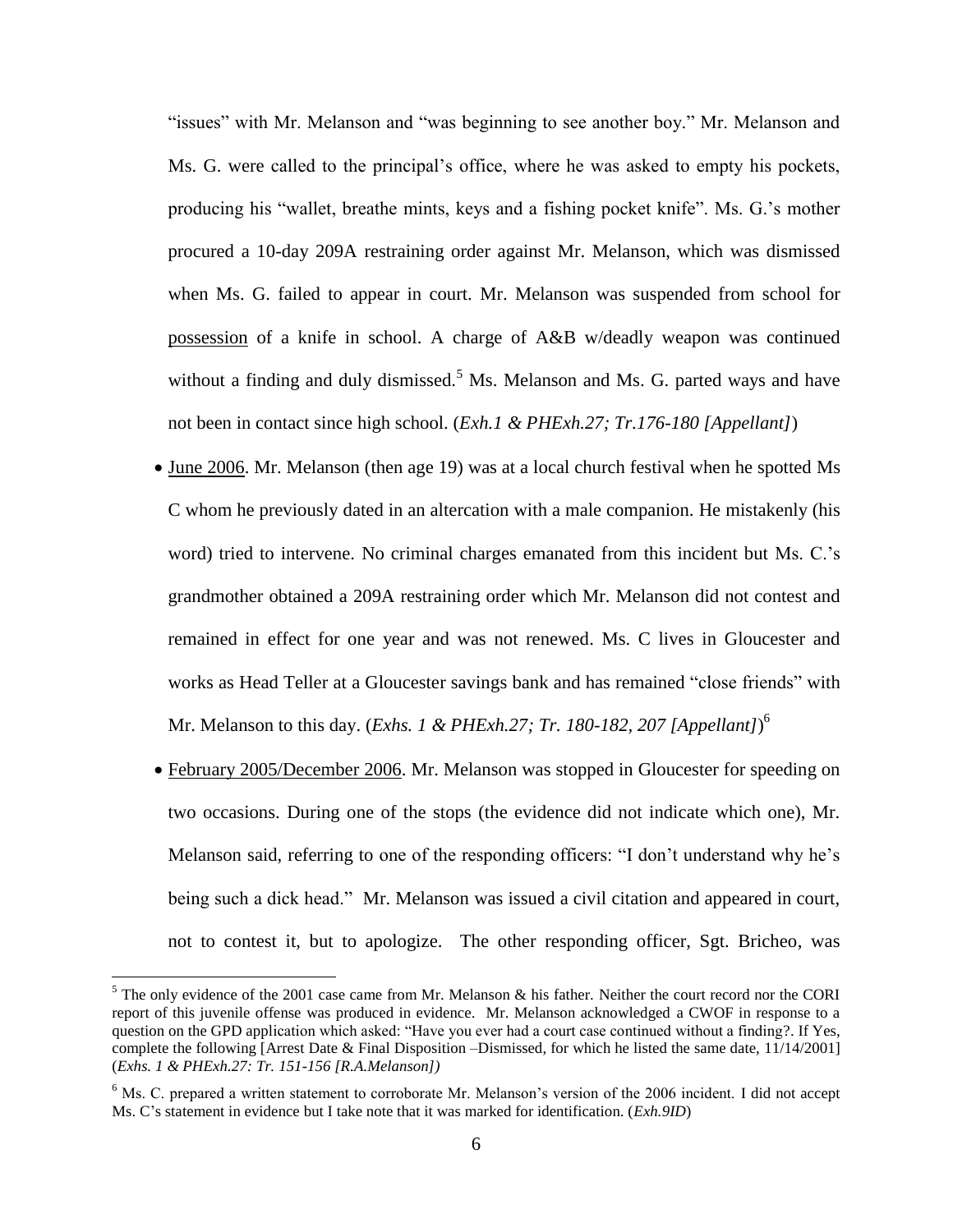present at the court hearing and, after Mr. Melanson apologized for his remark about the other officer, the clerk waived the citation. (*Exh. 1; Tr. 191-193 [Appellant]*)

- February 2011. Mr. Melanson was stopped in Wenham by an officer doing a traffic detail at a construction site who said he observed Mr. Melanson fail to come to a complete stop at a nearby intersection. Mr. Melanson, who worked as an instructor for a local driving school for three years after college, honestly believed he had fully stopped and said so to the officer. Mr. Melanson subsequently received a citation in the mail and paid the \$100 fee. (*Exh. 1; Tr.194-196 [Appellant]*)
- June 2013 (approximate). Mr. Melanson's mother had received an email from her sister (Mr. Melanson's aunt) that had upset his mother and "she starting crying about it." Mr. Melanson drove to his aunt's home to find her "intoxicated". When she told him to leave and said she was calling the police, he walked outside and waited until the police arrived. No citations, restraining orders or summons issued as a result of this incident. (*Tr.187- 189 [Appellant]*)
- Summer 2015 (approximate). Mr. Melanson received a call while on duty at Endicott College from his then girlfriend (Ms. A). Their relationship had become strained, although they continued living together. Ms. A told him that she was "upset about some things but wanted to work them out. . . . she was currently out having drinks with her sister and asked me if I would come see her after work." When Mr. Melanson arrived after his shift at approximately 11:30 pm, he found Ms. A in bed with another "gentleman" (his words) whom Mr. Melanson knew from the gym where they both worked out. The man apologized, explaining that Ms. A had led him to believe that she had ended her relationship with Mr. Melanson. Mr. Melanson was surprised to hear this,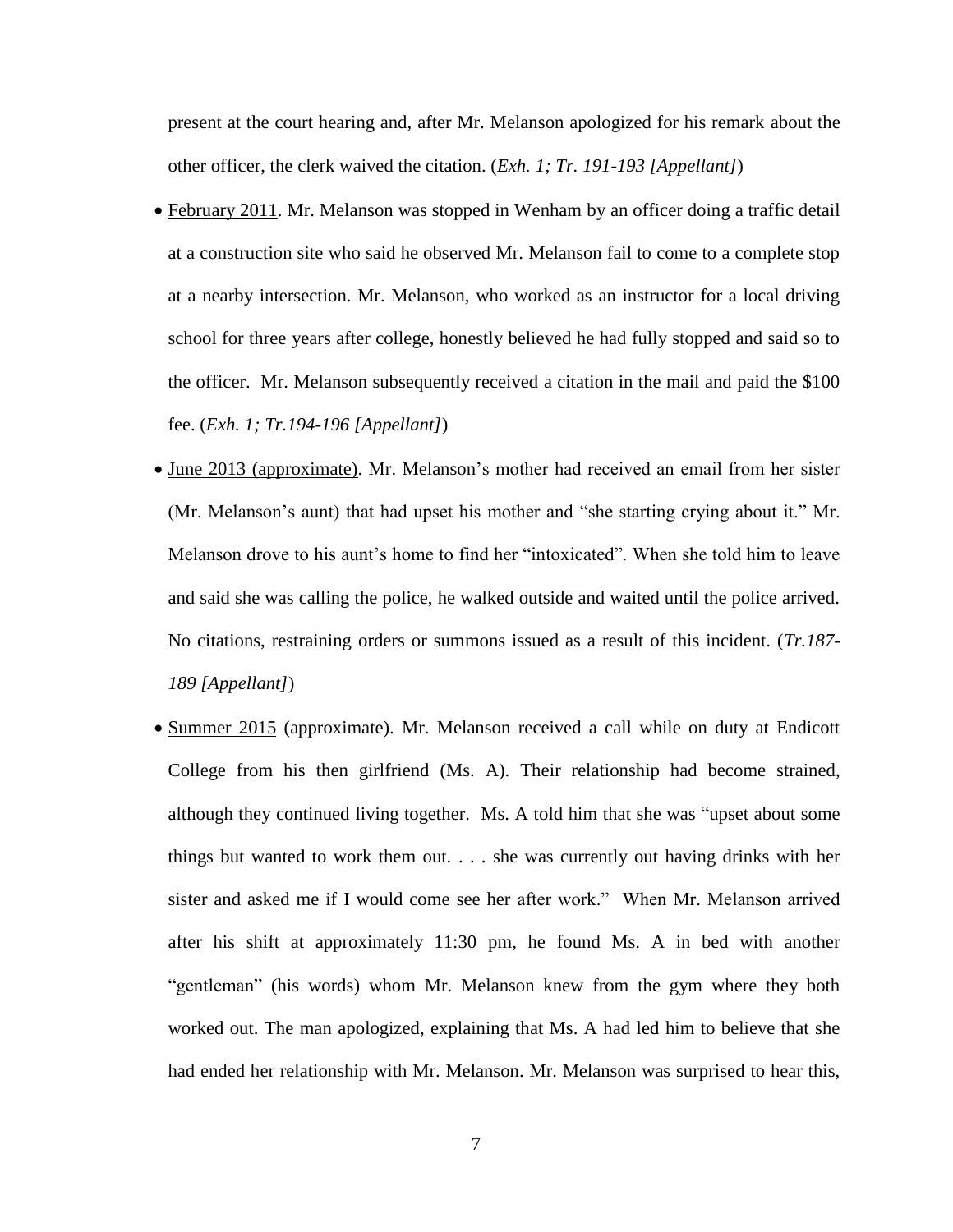as he still had a key to the house, kept his belongings there, and Ms. A had just told him to come home and that she wanted to patch things up. No physical violence was involved, the police were not called and no restraining orders or criminal complaints were sought.<sup>7</sup> (*Exhs. 1 & PHExh.27; 151-152 [RA Melanson]; Tr.159-172, 20-202 [Appellant]*)

• Time Uncertain. At some unspecified time, Mr. Melanson happened to cross paths in Gloucester with another man who admitted to stealing money from Mr. Melanson's younger brother. They engaged in a heated argument about it and, as he went to leave, Mr. Melanson kicked the man's car, causing a dent. The Gloucester Police responded, but no citations were issued. Mr. Melanson admitted responsibility for the damage and voluntarily paid the man \$700 to have the car repaired. (*Tr.189-191 [Appellant]*)

15. The GPD took little, if any, notice, of Mr. Melanson's employment history and personal references which he supplied as part of his applications, both in 2015 and, again, in 2018. These included two letters written in 2014 by career GPD Sergeants in support of Mr. Melanson's candidacy for the position of Special State Police Officer. Each officer attested to his percipient knowledge of Mr. Melanson's professional and personal life. In view of their positions with the GPD and the business purpose for which the letters were prepared, I find their statements reliable and credible. Sgt. Bichao, now retired (who was the "back-up officer" involved in the traffic stop that involved the "dickhead" remark), stated that "integrity" was Mr. Melanson's "strongest quality" and his "concern for others, his respect for family, friends and community are unmatched by any young man I have come into contact within the past 40 years." Det. Sgt. Conners stated that he had been "privileged to watch him mold into a well-rounded, highly

 $\overline{a}$ 

 $<sup>7</sup>$  It appears that the only reason that the GPD was made aware of Ms. A is because Mr. Melanson disclosed his</sup> relationship with her (as well as his current girlfriend Ms. S.), as required by the GPD application, the names and contact information for "all boyfriends/girlfriends or any person you have dated for one month or more during the past five years." (*Exh.1 & PHExh.27; Tr.104-106,126-127 [Mazzoni]*)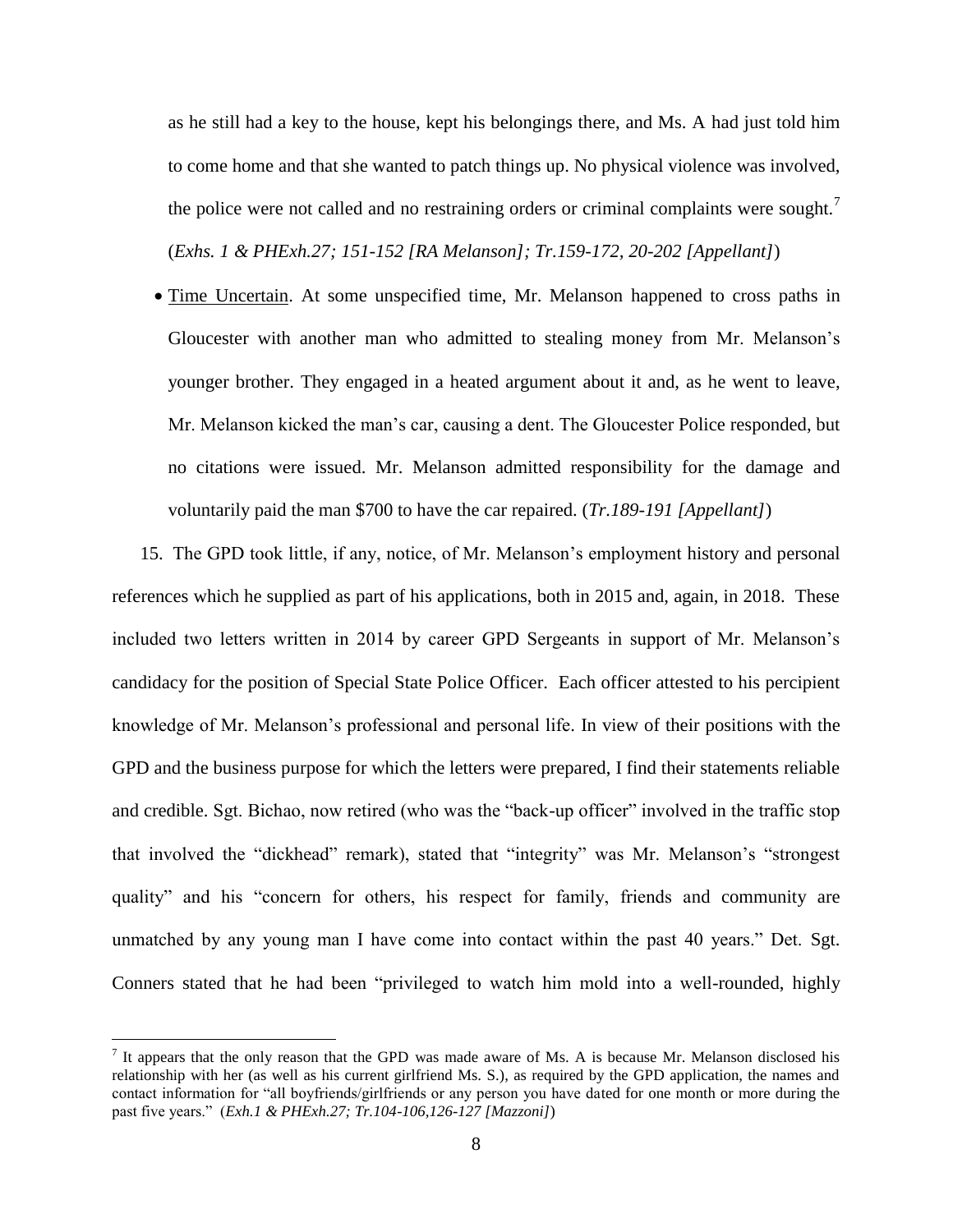motivated, charismatic young man" who "excels in all he does . . .[w]hether he is instructing at Nicastro's Driving School or simply education someone on fitness and wellness, it shows [Mr. Melanson's] desire to make a difference in his community and is a testament to his 'do for other attitude.' . . . Particularly noteworthy is the care and respect [Mr. Melanson] has for the law enforcement profession. . . ." (*Exhs. 12 & 13*)

16. At the Commission hearing, Mr. Melanson proffered five additional letters in the nature of character references. This included a letter from the Mr. Melanson's current employer, the Chief of Police at Endicott College, letters from a patrol officer and a lieutenant who worked with him at Endicott College and letters from the proprietor of the driving school and the President of the gym, his two prior employers. The authors were listed as part of Mr. Melanson's GPD applications, but they were not called to testify and their letters were prepared after Mr. Melanson had been bypassed. As there was no other record of what contact, if any, the GPD investigators had with these employers, I admitted these documents into evidence solely for the limited purpose of showing what those witnesses were likely to have said, all of which was highly positive, had they been contacted by the GPD investigators as part of the background investigation, as the investigators claimed is typically done. (*Exhs. 6 thorough 8, 10 & 11; Tr. 26 [Williams]*) 8

## **APPLICABLE CIVIL SERVICE LAW**

 $\overline{a}$ 

The core mission of Massachusetts civil service law is to enforce "basic merit principles" for "recruiting, selecting and advancing of employees on the basis of their relative ability,

<sup>&</sup>lt;sup>8</sup> At the Commission hearing, the GPD raised additional issues, including multiple alleged driver license suspensions, an alleged confrontation at the gym where Mr. Melanson was then employed, and untruthfulness in his application. While none of these were stated as reasons for the bypass, and, therefore are not properly before the Commission and need not be addressed further in this appeal (See G.L.c.31, §27,¶2; PAR.08(4)), I note that (save for a one-time license suspension as a juvenile), I found nothing that corroborated any of these additional reasons by a preponderance of the evidence.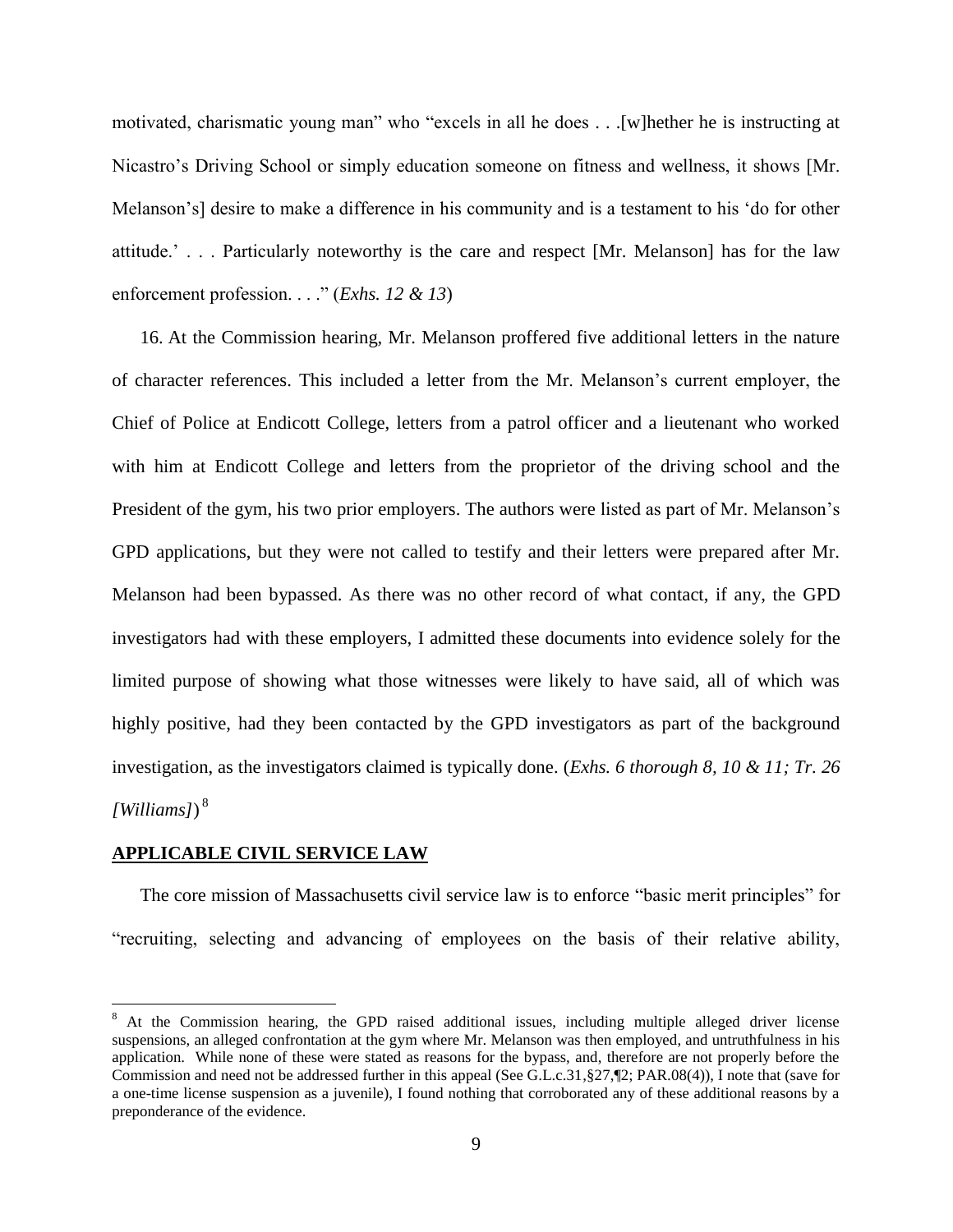knowledge and skills" and "assuring that all employees are protected against coercion for political purposes, and are protected from arbitrary and capricious actions." G.L.c.31, §1. See, e.g., [Massachusetts Ass'n of Minority Law Enforcement Officers v. Abban,](http://web2.westlaw.com/find/default.wl?mt=Massachusetts&db=578&rs=WLW15.04&tc=-1&rp=%2ffind%2fdefault.wl&findtype=Y&ordoc=2029136022&serialnum=2001441097&vr=2.0&fn=_top&sv=Split&tf=-1&pbc=70F732C1&utid=1) 434 Mass. 256, 259, [\(2001\);](http://web2.westlaw.com/find/default.wl?mt=Massachusetts&db=578&rs=WLW15.04&tc=-1&rp=%2ffind%2fdefault.wl&findtype=Y&ordoc=2029136022&serialnum=2001441097&vr=2.0&fn=_top&sv=Split&tf=-1&pbc=70F732C1&utid=1) MacHenry v. Civil Serv. Comm'n, 40 Mass. App. Ct. 632, 635 (1995), rev.den.,423 Mass.1106 (1996)

Basic merit principles in hiring and promotion calls for regular, competitive qualifying examinations, open to all qualified applicants, from which eligible lists are established, ranking candidates according to their exam scores, along with certain statutory credits and preferences, from which appointments are made, generally, in rank order, from a "certification" of the top candidates on the applicable civil service eligible list, using what is called the 2n+1 formula. G.L.c. 31, §§6 through 11, 16 through 27; Personnel Administration Rules, PAR.09. In order to deviate from that formula, an appointing authority must provide specific, written reasons – positive or negative, or both, consistent with basic merit principles, to affirmatively justify bypassing a higher ranked candidate in favor of a lower ranked one. G.L.c.31,§27; PAR.08(4)

A person may appeal a bypass decision under G.L.c.31,§2(b) for de novo review by the Commission. The Commission's role is to determine whether the appointing authority had shown, by a preponderance of the evidence, that it has "reasonable justification" for the bypass after an "impartial and reasonably thorough review" of the relevant background and qualifications bearing on the candidate's present fitness to perform the duties of the position. Boston Police Dep't v. Civil Service Comm'n, 483 Mass. 474-78 (2019); Police Dep't of Boston v. Kavaleski, 463 Mass. 680, 688-89 (2012); [Beverly v. Civil Service Comm'n, 78](http://web2.westlaw.com/find/default.wl?mt=Massachusetts&db=578&rs=WLW15.04&tc=-1&rp=%2ffind%2fdefault.wl&findtype=Y&ordoc=2029136022&serialnum=2023501172&vr=2.0&fn=_top&sv=Split&tf=-1&pbc=70F732C1&utid=1)  [Mass.App.Ct. 182, 187 \(2010\);](http://web2.westlaw.com/find/default.wl?mt=Massachusetts&db=578&rs=WLW15.04&tc=-1&rp=%2ffind%2fdefault.wl&findtype=Y&ordoc=2029136022&serialnum=2023501172&vr=2.0&fn=_top&sv=Split&tf=-1&pbc=70F732C1&utid=1) Leominster v. Stratton, 58 Mass.App.Ct. 726, 727-28 (2003).

10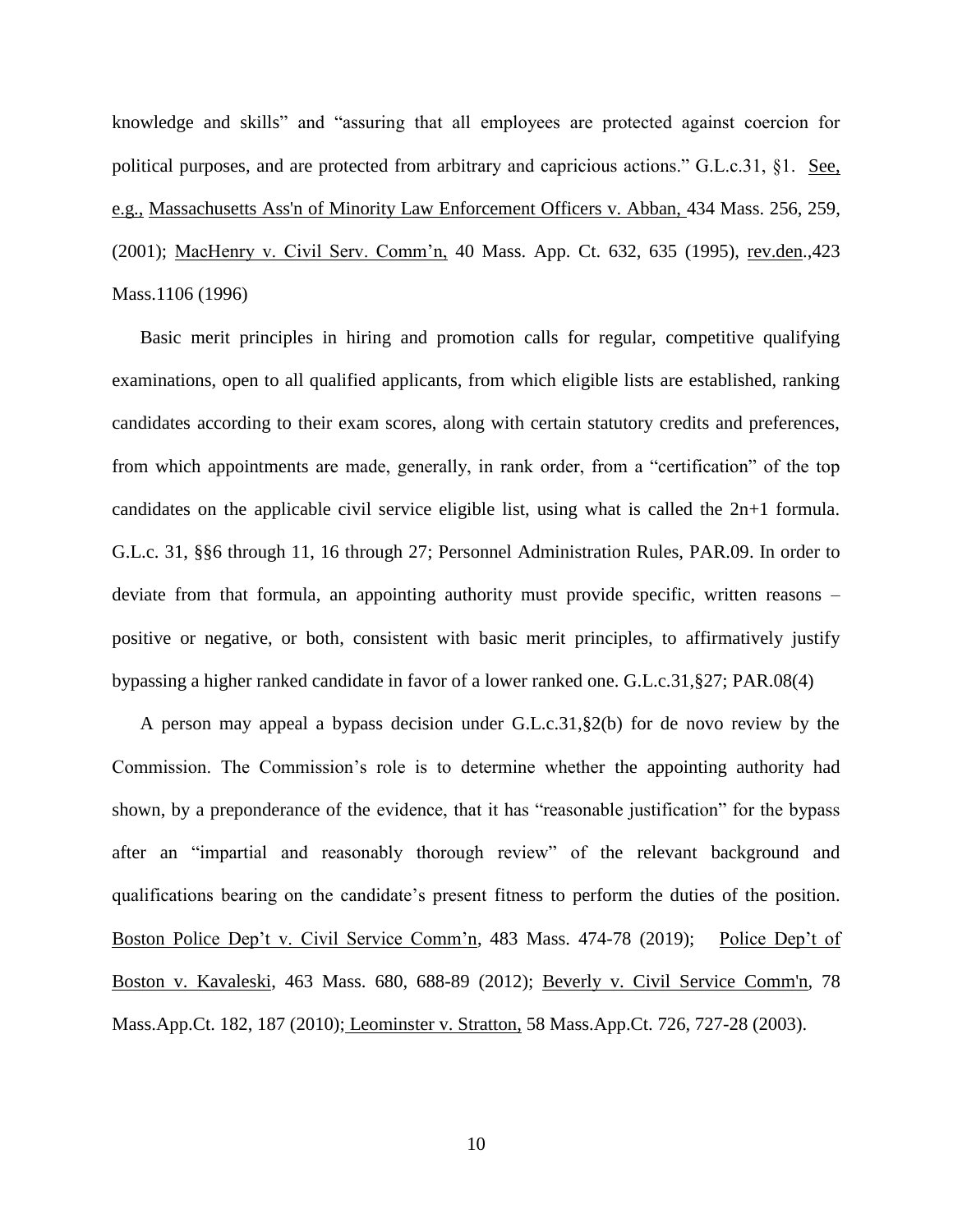"Reasonable justification . . . means 'done upon adequate reasons sufficiently supported by credible evidence, when weighed by an unprejudiced mind, guided by common sense and by correct rules of law' ". Brackett v. Civil Service Comm'n, 447 Mass. 233, 543 (2006); Commissioners of Civil Service v. Municipal Ct., 359 Mass. 211,214 (1971) and cases cited. See also Mayor of Revere v. Civil Service Comm'n, 31 Mass.App.Ct. 315, 321 (1991) (bypass reasons "more probably than not sound and sufficient")

Appointing authorities are vested with a certain degree of discretion in selecting public employees of skill and integrity. The commission --

". . . cannot substitute its judgment about a *valid* exercise of *discretion based on merit or policy considerations* by an appointing authority" but, when there are *"overtones of political control or objectives unrelated to merit standards or neutrally applied public policy*, then the occasion is appropriate for intervention by the commission."

City of Cambridge v. Civil Service Comm'n, 43 Mass.App.Ct. 300, 303-305, rev.den., 428 Mass. 1102 (1997) (*emphasis added*) However, the governing statute, [G.L.c.31,§2\(b\),](https://1.next.westlaw.com/Link/Document/FullText?findType=L&pubNum=1000042&cite=MAST31S2&originatingDoc=Ib21af0ded3bd11d99439b076ef9ec4de&refType=LQ&originationContext=document&transitionType=DocumentItem&contextData=(sc.History*oc.UserEnteredCitation)) gives the Commission's de novo review "broad scope to evaluate the legal basis of the appointing authority's action" and it is not necessary for the Commission to find that the appointing authority acted "arbitrarily and capriciously." Id.

## **ANALYSIS**

The GPD has failed to establish by a preponderance of the evidence that it made a thorough and impartial review of the relevant facts bearing on Mr. Melanson's suitability for appointment as a GPD police officer and that the reasons asserted for his bypass were reasonably justified as required by basic merit principles of civil service law and rules. Accordingly, Mr. Melanson deserves another opportunity to be considered for appointment after appropriate consideration as required by law.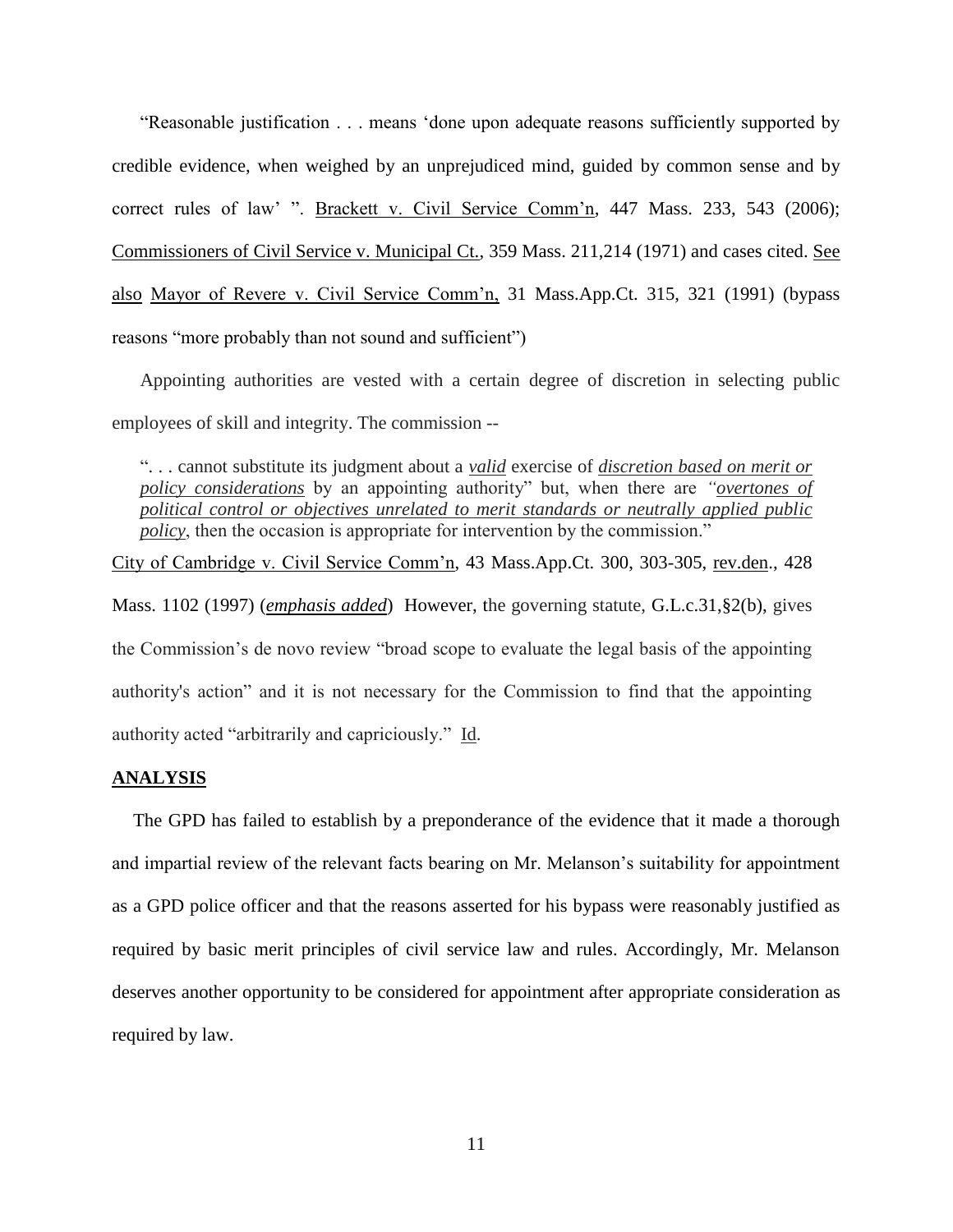First, as to Mr. Melanson's 2018 application itself, it is not disputed that the GPD decided that any substantive review or investigation of that application was "not required", and none was conducted. HRD provides a procedure to enable, and the Commission has permitted, in certain circumstances, such rote rejection of a candidate who has been recently lawfully bypassed, especially, when the two bypass decisions emanate from a certification from the same eligible list. See, e.g., Personnel Administration Rules, PAR.09(2); Wosney v. Boston Police Dep't, 29 MCSR 33 (2016).

However, the circumstances that would permit application of that principle do not apply here. Mr. Melanson withdrew from the 2015 hiring process and the GPD never completed its investigation of Mr. Melanson and made no prior "findings" of his suitability. Mr. Melanson had no right of appeal to the Commission to obtain a review of the lawfulness of the GPD's actions at that time.

Second, as to the GPD's reliance solely on information derived during the 2015 hiring process, the evidence presented to the Commission in this appeal falls woefully short of what is required under basic merit principles to establish that, even in 2015, the GPD conducted an "impartial and reasonably thorough review". The GPD presented little direct evidence that established, what, if any, investigation was actually conducted two years earlier or what information the documents, if any, obtained actually stated. Although the GDP offered conclusory testimony that it performed its typical "complete" background investigation at that time, little documentary evidence was offered to corroborate that conclusion – no CORI report, no driver's history, no police incident reports, no civil or criminal court records, and no investigator's notes or background investigation report. The GPD investigators could not recall who, if anyone, they actually interviewed, other than Ms. A, her boyfriend and one of the two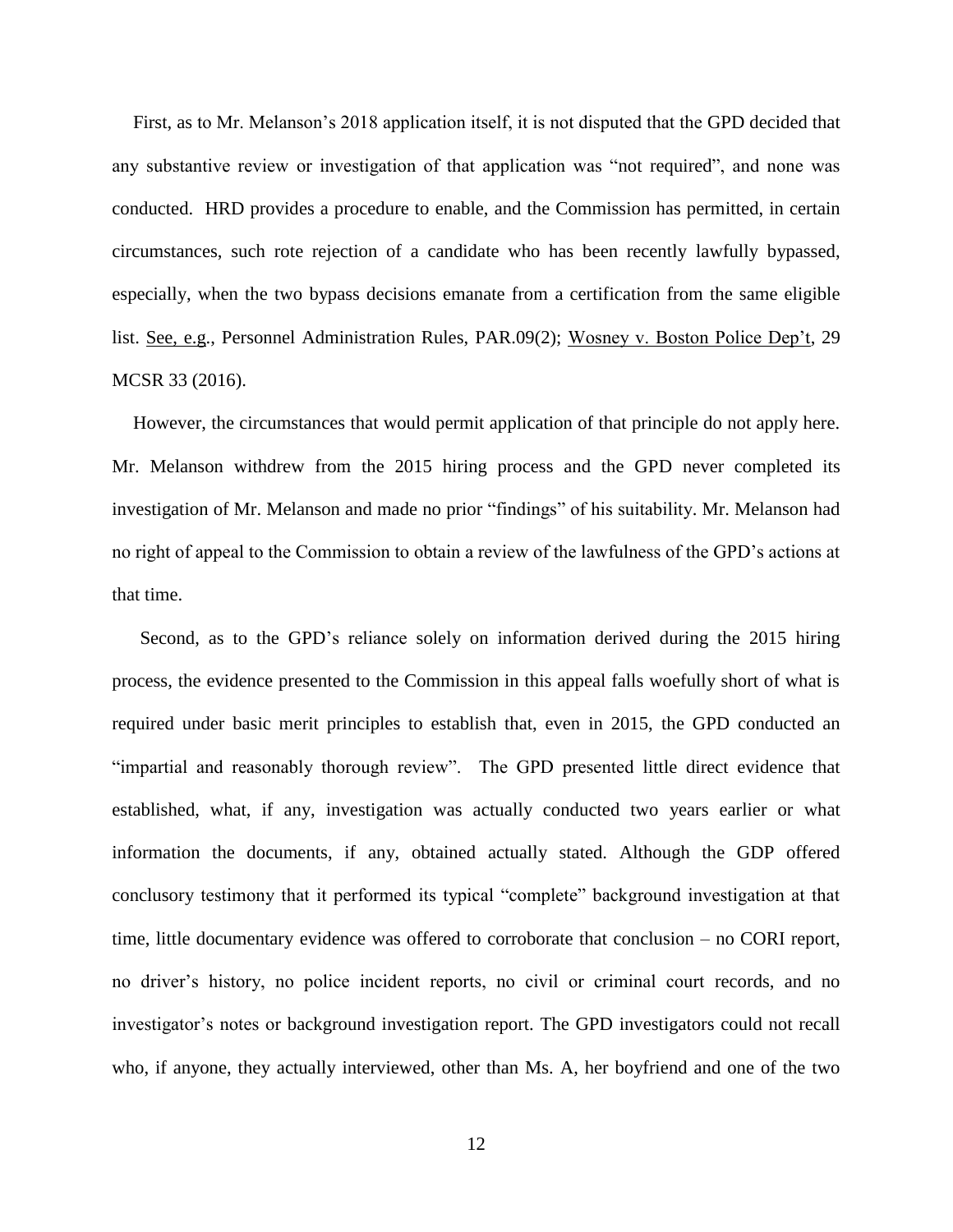GDP officers involved in a thirteen-year old traffic stop (but not the GPD officer who had written a reference for Mr. Melanson in 2014). In particular, no evidence pointed to any outreach to Mr. Melanson's current or past employers, to his current significant other or to Ms. C, who was the alleged victim in the 2006 incident at the church festival, all of whom were listed in both the 2015 and 2018 applications and fully available to be interviewed.

Third, the lack of a thorough review aside, after taking account of the very limited evidence that the GDP did proffer, virtually all of it multilayer hearsay, together with other relevant and percipient evidence to the contrary, the preponderance of the credible evidence comes up short of meeting the GDP's burden of proof to show that the reasons given to bypass Mr. Melanson are reasonably justified and support the decision to bypass him.

The Supreme Judicial Court has recently clarified the quantum of proof that is necessary for an appointing authority, including a law enforcement agency such as the GPD, to carry the burden of establishing facts that justify a bypass to the satisfaction of the Commission. In Boston Police Dep't v. Civil Service Comm'n, 483 Mass. 461 (2019), the Court considered, among other issues, the degree of deference that a law enforcement appointing authority deserves from the Commission, when it serves as a de novo fact-finder in a bypass appeal. By a 6-1 decision, the SJC's majority opinion dismissed the notion (arguably embraced previously by the Appeals Court and supported by the lone dissent) that, when a case comes before the Commission on disputed facts regarding a candidate's conduct, the appointing authority "need only provide a 'sufficient quantum of evidence to substantiate its legitimate concerns' regarding that candidate . . . rather than providing reasonable justification by a preponderance of the evidence as required by [G. L. c.31,§2\(b\)"](https://1.next.westlaw.com/Link/Document/FullText?findType=L&pubNum=1000042&cite=MAST31S2&originatingDoc=I57c43630fb4611e9aa89c18bc663273c&refType=SP&originationContext=document&transitionType=DocumentItem&contextData=(sc.UserEnteredCitation)#co_pp_a83b000018c76).

"[T]he dissent claims that an appointing authority can demonstrate reasonable justification by presenting a "sufficient quantum of evidence" to substantiate its "legitimate concerns"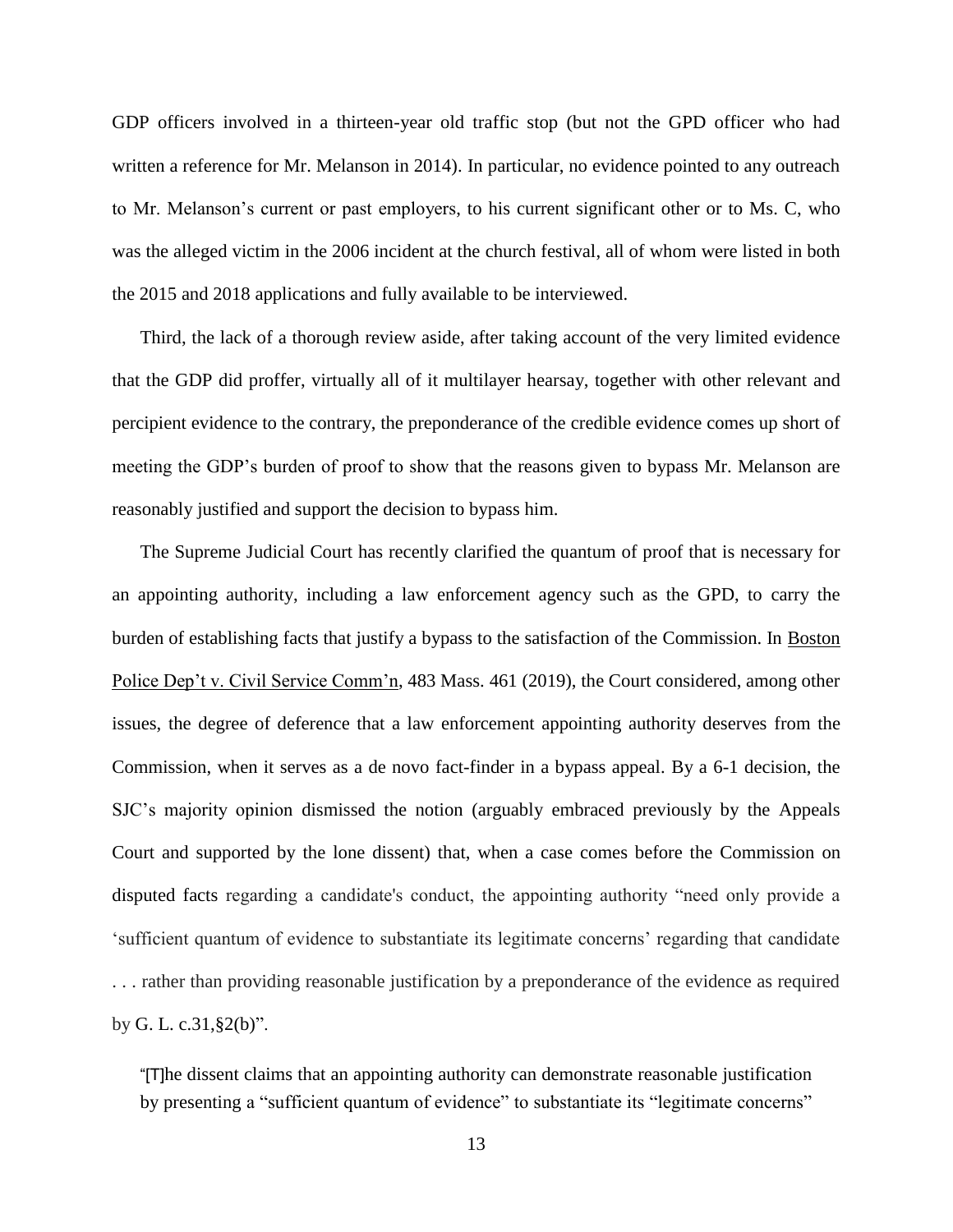about the risk of an applicant's misconduct. [citing [Beverly, 78 Mass. App. Ct. 182](https://1.next.westlaw.com/Link/Document/FullText?findType=Y&serNum=2023501172&pubNum=0000523&originatingDoc=I57c43630fb4611e9aa89c18bc663273c&refType=RP&fi=co_pp_sp_523_188&originationContext=document&transitionType=DocumentItem&contextData=(sc.UserEnteredCitation)#co_pp_sp_523_188) (2010)]. *We agree that a police department should have the discretion to determine whether it is willing to risk hiring an applicant who has engaged in prior misconduct (including one who has done so and subsequently lied about it). However, where, as here, the alleged misconduct is disputed, an appointing authority is entitled to such discretion only if it demonstrates that the misconduct occurred by a preponderance of the evidence*. See [Cambridge, 43 Mass. App. Ct. at 305, 682 N.E.2d 923;](https://1.next.westlaw.com/Link/Document/FullText?findType=Y&serNum=1997166118&pubNum=0000523&originatingDoc=I57c43630fb4611e9aa89c18bc663273c&refType=RP&fi=co_pp_sp_523_305&originationContext=document&transitionType=DocumentItem&contextData=(sc.UserEnteredCitation)#co_pp_sp_523_305) [G.L.c.31,§2\(b\).](https://1.next.westlaw.com/Link/Document/FullText?findType=L&pubNum=1000042&cite=MAST31S2&originatingDoc=I57c43630fb4611e9aa89c18bc663273c&refType=SP&originationContext=document&transitionType=DocumentItem&contextData=(sc.UserEnteredCitation)#co_pp_a83b000018c76)"

"[T]he misconduct in [Cambridge](https://1.next.westlaw.com/Link/Document/FullText?findType=Y&serNum=1997166118&pubNum=0000523&originatingDoc=I57c43630fb4611e9aa89c18bc663273c&refType=RP&originationContext=document&transitionType=DocumentItem&contextData=(sc.UserEnteredCitation)) was undisputed by the applicant. Here, in contrast, the question whether Gannon engaged in past misconduct was the single issue brought before the commission. . . . *To the extent that the dissent suggests that there are occasions when an appointing authority need not demonstrate reasonable justification by a preponderance of the evidence as required by [G.L.c.31,§2\(b\),](https://1.next.westlaw.com/Link/Document/FullText?findType=L&pubNum=1000042&cite=MAST31S2&originatingDoc=I57c43630fb4611e9aa89c18bc663273c&refType=SP&originationContext=document&transitionType=DocumentItem&contextData=(sc.UserEnteredCitation)#co_pp_a83b000018c76) we disagree*."

. . .

"Citing to  $Cambridge \dots$  the court in  $Beverly \dots$  suggested that to require an appointing authority to prove a candidate's alleged misconduct "would force the city to bear undue risks." However, *the "risk" discussed in [Cambridge](https://1.next.westlaw.com/Link/Document/FullText?findType=Y&serNum=1997166118&pubNum=0000523&originatingDoc=I57c43630fb4611e9aa89c18bc663273c&refType=RP&originationContext=document&transitionType=DocumentItem&contextData=(sc.UserEnteredCitation)) pertained to risk that the candidate might engage in future misconduct, not risk that the candidate engaged in past misconduct.*"

"*For these reasons, the department may not rely on demonstrating a "sufficient quantum of evidence" to substantiate its "legitimate concerns" about the risk of a candidate's misconduct. . . . Instead, it must, as required by [G.L.c.31,§2\(b\),](https://1.next.westlaw.com/Link/Document/FullText?findType=L&pubNum=1000042&cite=MAST31S2&originatingDoc=I57c43630fb4611e9aa89c18bc663273c&refType=SP&originationContext=document&transitionType=DocumentItem&contextData=(sc.UserEnteredCitation)#co_pp_a83b000018c76) demonstrate reasonable justification for the bypass by a preponderance of the evidence*."

Id., 483 Mass. at 333-36 (*emphasis added*) (*emphasis in original*)

Applying this standard to the evidence presented in this appeal, the GPD fails to meet the required preponderance of the evidence test. Mr. Melanson's only formal brush with the criminal law arose from a 2001 ex-parte (10-day) restraining order against him as sophomore in high school. The absence of any subsequent criminal history since then, alone, justifies discounting this incident as probative of his present unsuitability. See, e.g., Wallace v. Town of Saugus, 32 MCSR 29 (2019); Stylien v. Boston Police Dep't, 31 MCSR 154 (2018). Moreover, although Mr. Melanson admitted that he agreed to a CWOF of a serious criminal offense, he also provided the only percipient account of what actually did happen. I found his demeanor and candor as a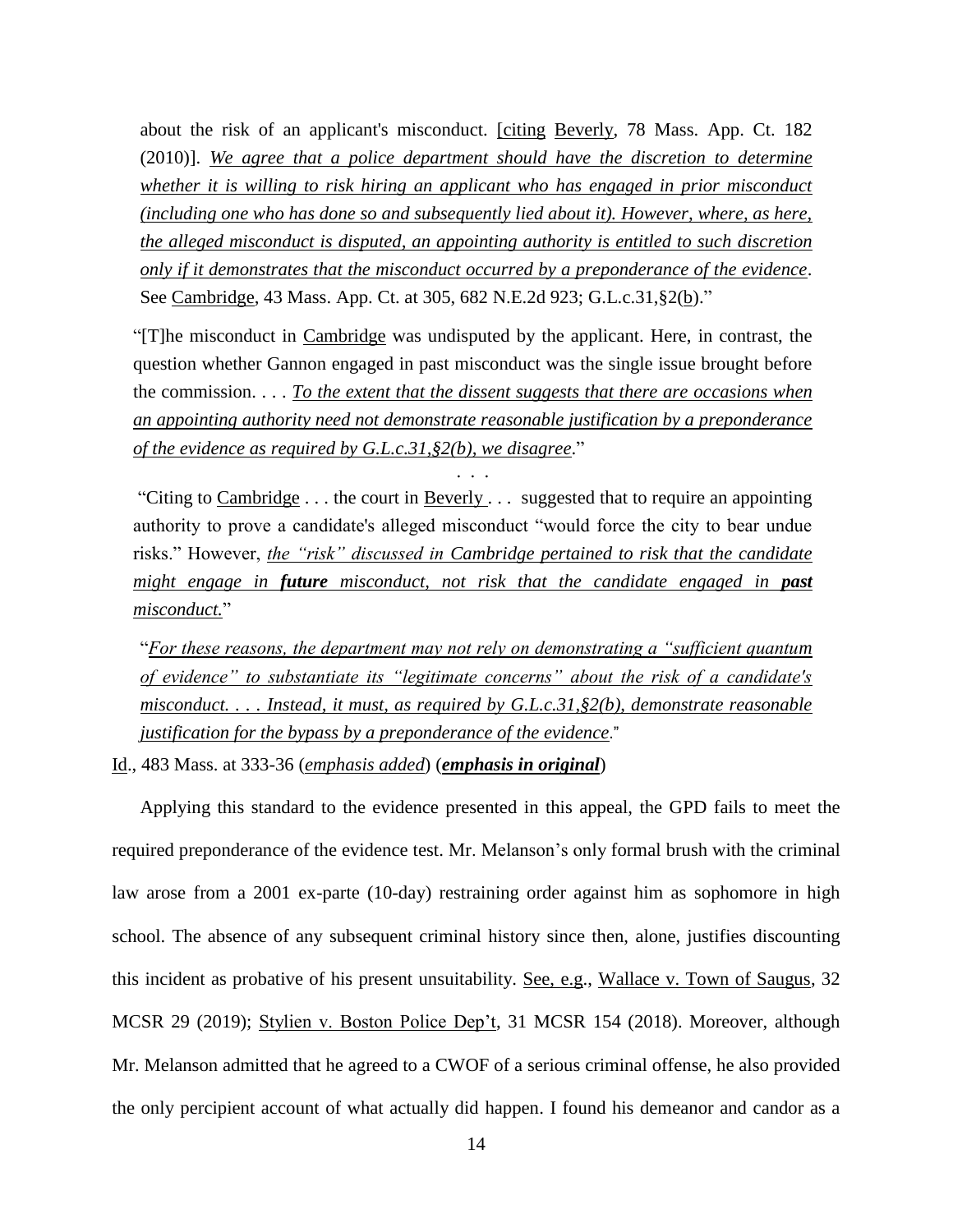witness honest and credible, and his testimony was far more persuasive than the multi-level hearsay account provided by the GPD about this decades-old incident.

Similarly, as to the 2006 restraining order, it too, carries diminished weight from the stale nature of the incident. In addition, Mr. Melanson has stayed on good terms with the alleged victim, Ms. C. and provided her contact information to the GPD. She was fully prepared to tell the GPD that she had foolishly embellished her story thirteen years ago. She she now holds a position of trust with a local Gloucester savings bank, but the GPD never reached out to her (as it did to Ms. A). Again, I found Mr. Melanson's recollection of the church festival to be credible.

In the same vein, GPD simply got the incident with Ms. A horribly wrong. Without a record of what she actually told Sgt. Mizzoni, I cannot actually credit anything he claimed she said, but, whether she put the incident at 4:00 am or Sgt. Mizzoni's recollection is faulty, Mr. Melanson credibly explained that simply wasn't true, and neither was most of the story Ms. A allegedly recounted to Sgt. Mizzoni.

The remaining incidents can be addressed summarily. Mr. Melanson's accounts of the two traffic stops, the "unwanted guest" complaint, and his anger after a run-in with a thief (at a date unknown), all rang true. GPD never reached out to speak to the second GPD officer present at the traffic stop and at that court hearing and offered none of the police reports or other credible explanation to justify why his conduct in any of those other incidents was sufficient discount the considerable evidence to the contrary, from his current police department employer and others, and disqualify him from becoming a GPD police officer.

In sum, GPD failed to prove that its bypass of Mr. Melanson was based on a reasonably thorough and independent review that established, by a preponderance of the evidence, misconduct on the part of Mr. Melanson that reasonably justified it decision.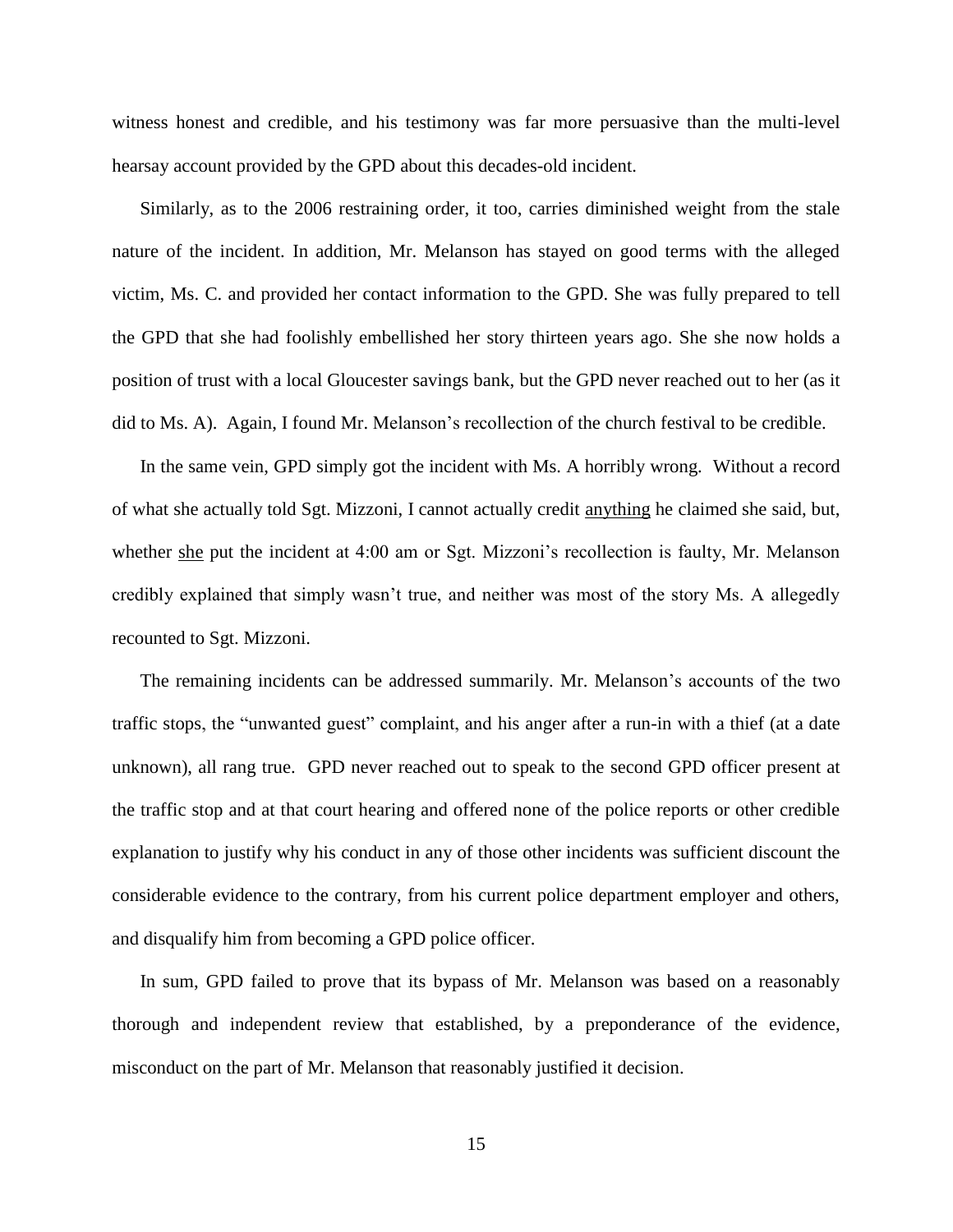# **CONCLUSION**

For the reasons stated herein, this appeal of the Appellant, Richard J. Melanson, is *allowed .*

Pursuant to the powers of relief inherent in Chapter 310 of the Acts of 1993, the Commission

ORDERS that the Massachusetts Human Resources Division and/or the City of Gloucester in its

delegated capacity take the following action:

- Place the name of Richard J. Melanson at the top of any current or future Certification for the position of GPD Police Officer until he is appointed or bypassed after consideration consistent with this Decision.
- If Mr. Melanson is appointed as a GPD Police Officer, he shall receive a retroactive civil service seniority date which is the same date as the first candidate ranked below Mr. Melanson who was appointed from Certification No. 05683. This retroactive civil service seniority date is not intended to provide Mr. Melanson with any additional pay or benefits including, without limitation, creditable service toward retirement.

Civil Service Commission

*/s/Paul M. Stein*  Paul M. Stein, Commissioner

By a 3-1 vote of the Civil Service Commission (Bowman, Chairman [NO]; Camuso [AYE], Stein [AYE] and Tivnan [AYE], Commissioners) on January 30, 2020 [Ittleman – Not Participating].

Either party may file a motion for reconsideration within ten days of the receipt of this Commission order or decision. Under the pertinent provisions of the Code of Mass. Regulations, 801 CMR 1.01(7)(l), the motion must identify a clerical or mechanical error in this order or decision or a significant factor the Agency or the Presiding Officer may have overlooked in deciding the case. A motion for reconsideration does not toll the statutorily prescribed thirty-day time limit for seeking judicial review of this Commission order or decision.

Under the provisions of G.Lc.31, §44, any party aggrieved by this Commission order or decision may initiate proceedings for judicial review under G.L.c.30A,§14 in the superior court within thirty (30) days after receipt of this order or decision. Commencement of such proceeding shall not, unless specifically ordered by the court, operate as a stay of this Commission order or decision. After initiating proceedings for judicial review in Superior Court, the plaintiff, or his / her attorney, is required to serve a copy of the summons and complaint upon the Boston office of the Attorney General of the Commonwealth, with a copy to the Civil Service Commission, in the time and in the manner prescribed by Mass. R. Civ. P. 4(d).

Notice: Edward F. Pasquina, Esq. (Appellant) Krisna M. Basu, Esq. (for Respondent) Patrick Butler, Esq. (HRD) Regina Caggiano (HRD)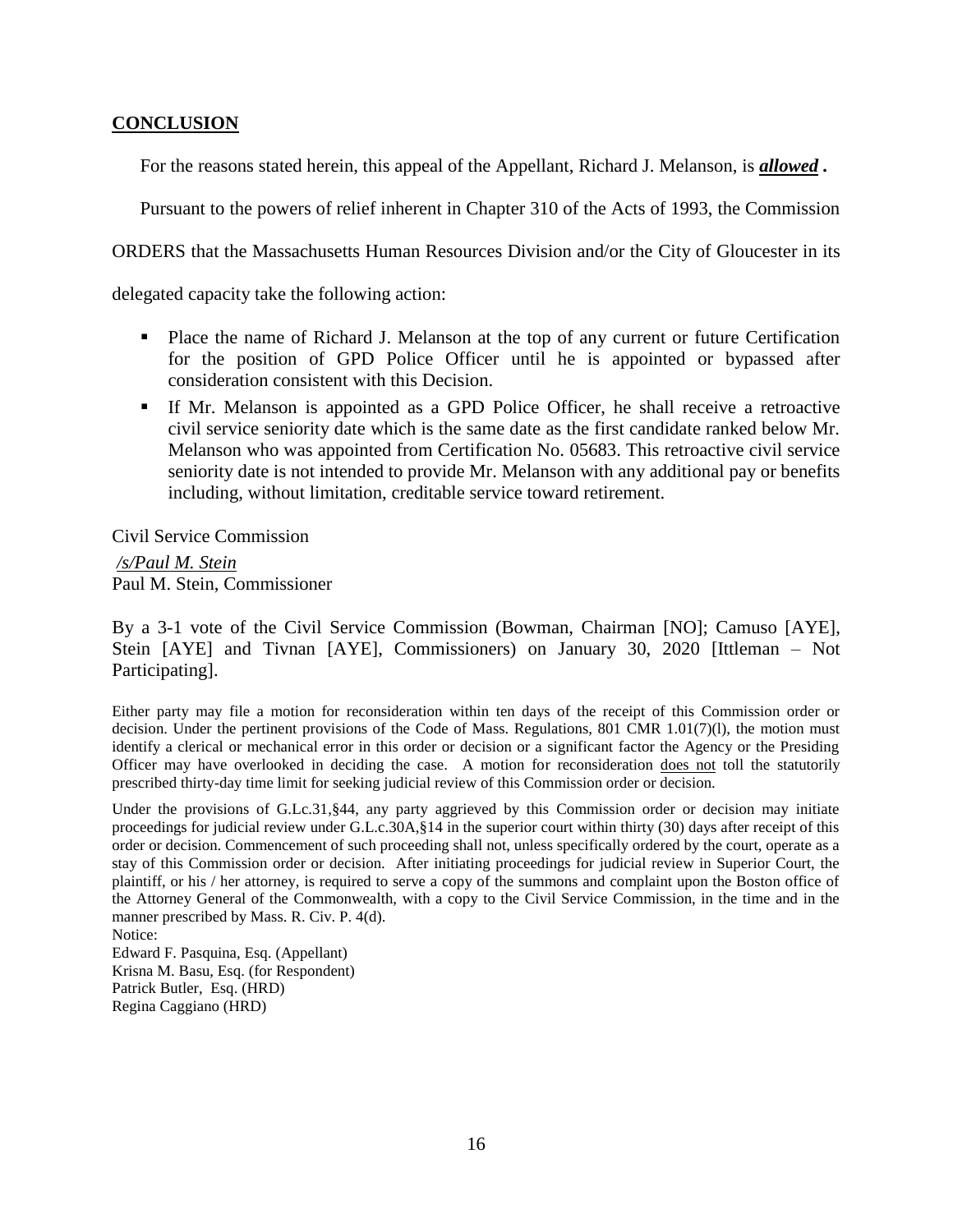## **COMMONWEALTH OF MASSACHUSETTS CIVIL SERVICE COMMISSION**

**RICHARD J. MELANSON,**

**SUFFOLK, ss. One Ashburton Place – Room 503 Boston, MA 02108 (617) 727-2293**

*Appellant* **CASE NO. G1-18-198**

v.

**CITY OF GLOUCESTER,** *Respondent*

## OPINION OF COMMISSIONER BOWMAN

 While I defer to the findings of Commissioner Stein, I respectfully reach a different conclusion regarding whether the City had reasonable justification to bypass the Appellant for the position of permanent, full-time police officer.

 The City bypassed the Appellant for appointment after concluding that he demonstrated a history of control issues.

A preponderance of the evidence supports the City's conclusion.

 In 2001, a female signed an affidavit under the pains and penalties of perjury stating in part that the Appellant " … grabbed my arm and pulled me down the hall, pushed me against the wall and said he had a knife and wasn't afraid to take it out in front of everyone …".

 In 2006, a different female also signed an affidavit under the pains and penalties of perjury stating in part that the Appellant " ... approached me at St. Peter's Fiesta and got in my face. I asked him several times to get away from me and to stay away from me. He continued to antagonize me and I pushed him away from me. Then he grabbed my boyfriend's shirt and was pulling it, he then spit in his face. I again pushed him away and other people pulled him off of my boyfriend and I …". In his testimony before the Commission, the Appellant acknowledged that a restraining order was issued regarding this matter and was extended for one year.